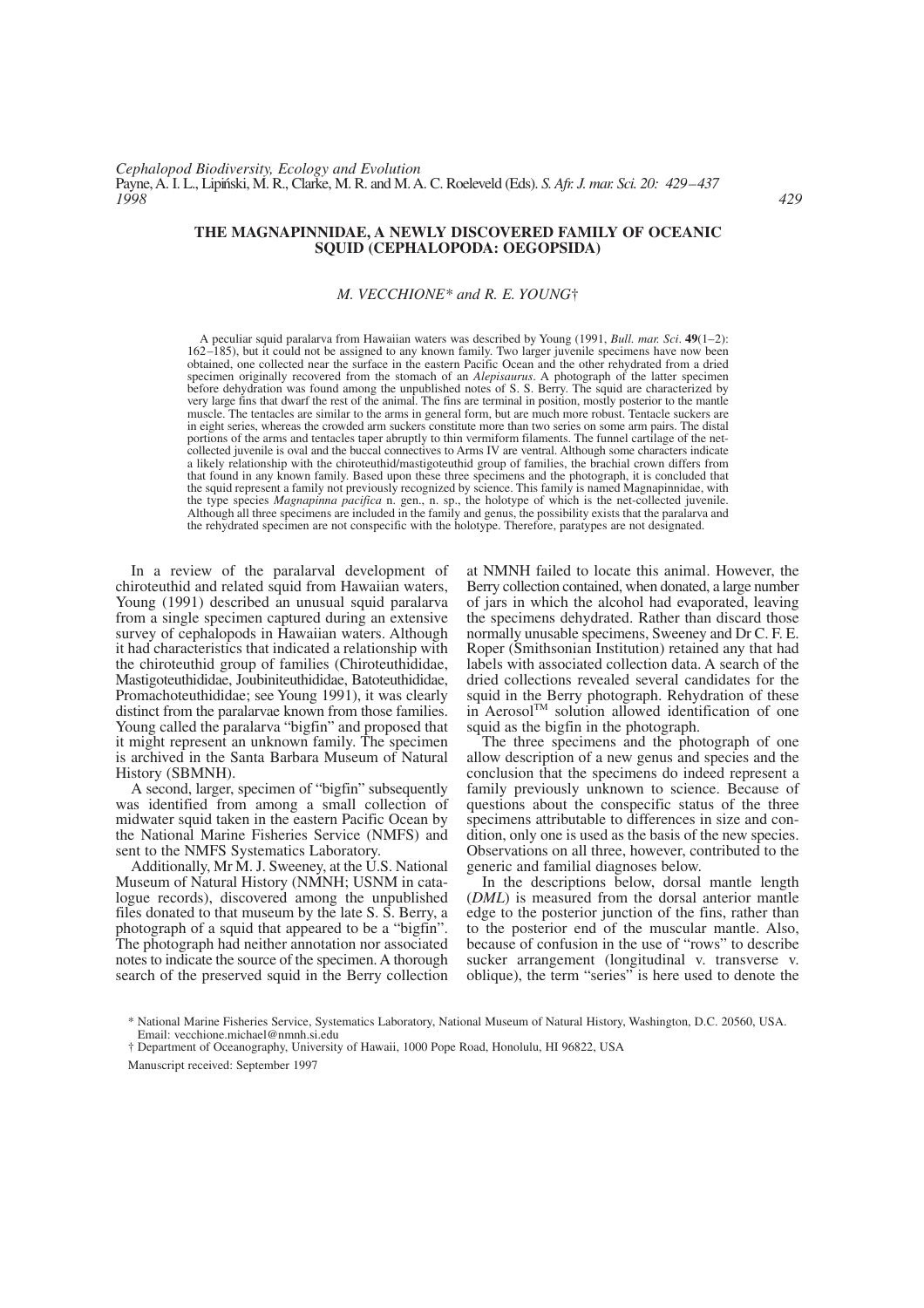Table I: Basic morphometrics of two juvenile bigfin squid

| Parameter              | Measurement (mm)                  |                                    |  |
|------------------------|-----------------------------------|------------------------------------|--|
|                        | Magnapinna pacifica<br>(holotype) | Magnapinna sp.<br>(Berry specimen) |  |
| Mantle length          | 51                                | 49                                 |  |
| Muscular mantle length | 16                                | 17                                 |  |
| Gladius length*        | 53                                | 52                                 |  |
| Fin length             | 39                                | 40                                 |  |
| Fin width              | 34                                | 41                                 |  |
| Head length            |                                   |                                    |  |
| Head width             |                                   |                                    |  |
| Eye diameter           |                                   |                                    |  |

\*Gladius tip broken and missing in both specimens

approximate number of sucker lines that run lengthwise along the arm or tentacle. This is determined by the number of suckers counted perpendicular to the long axis of the arm or tentacle in a particular region (e.g. near the proximal base of the arm).

### **SYSTEMATIC ACCOUNT**

#### **Magnapinnidae n. fam.**

#### DIAGNOSIS

Oegopsid decapod cephalopods, with relatively small mantle that is thinly muscled. Fins very large and heart-shaped; fin length equals or exceeds squid length from posterior tip of muscular mantle to tips of tentacles; width approximates length. Tentacles short, thick, robust, with fleshy trabecular membranes, but without keels or locking apparatus. Tentacular suckers small and in approximately eight series, except near tentacle bases, where sucker series are fewer. Arms with suckers crowded in 3–4 series at bases. Distal tips of arms and tentacles vermiform. Monogeneric.

Table II: *Magnapinna pacifica* gen. & sp. nov. (Holotype, 51 mm *DML*, USNM 885786). Arm and tentacle measurements of holotype

|                                                  | Measurement (mm)                      |                                 |                                      |                                          |  |
|--------------------------------------------------|---------------------------------------|---------------------------------|--------------------------------------|------------------------------------------|--|
|                                                  | Parameter   Length to terminal sucker |                                 | Terminal filament length             |                                          |  |
|                                                  | Left                                  | Right                           | Left                                 | Right                                    |  |
| Arm I<br>Arm II<br>Arm III<br>Tentacle<br>Arm IV | 2.3<br>3.9<br>2.9<br>7.1<br>4.8       | 2.4<br>3.5<br>2.7<br>7.4<br>4.8 | $2+$<br>$2+$<br>$2.6+$<br>2.2<br>2.0 | $1.3+$<br>2.6<br>2.9<br>Undet.<br>$1.3+$ |  |

## *Magnapinna* **n. gen.**

#### DIAGNOSIS

As in family. Currently monotypic, although variability in size and characters among the specimens described below suggests the possibility of more than one species in the genus.

# *Magnapinna pacifica* **n. sp.**

#### **DESCRIPTION**

## **Holotype**

Juvenile, sex undetermined, 51 mm *DML*, NOAA Ship *David Starr Jordan* Cruise 9505, Station 24, 23 April 1995, 17:45, Bongo sampler, Depth 0 – 200 m, 33º49′N, 121º51′W. USNM 885786 (Figs 1, 2, Tables I, II).

#### EXTERNAL ANATOMY

Owing to the small size of the squid and concern that it may be damaged, especially the vermiform tips of its arms and tentacles, measurements were difficult to make, so they are not very accurate.

*Mantle* thin-walled, free from head in nuchal region; large nuchal cartilage present. Mantle musculature terminates just posterior (6 mm) to the anterior fin insertion; length from free margin to anterior fin insertion 10 mm. Length of muscular mantle much less than *DML* as usually measured (Roper and Voss 1983). *Gladius* not extracted; elongate, apparently with elongate secondary conus between fins. Gladius extends slightly beyond the posterior edge of fins as short tail; tip broken.

*Fins* terminal in position; very large, length greater than that of rest of squid, slightly longer than wide but nearly circular in outline and with large, convex anterior lobes. Fins separate throughout length; insert on narrow gladius visible both dorsally and ventrally through skin.

*Funnel* large; extends anteriorly to level of midpoint of eyes. Funnel free from head dorsally except for funnel adductors that form broad midline band; individual muscles not visible through covering integument; no anterior depression or pit separates muscles. *Funnel cartilage* oval (Fig. 2f), deeply excavated anteriorly, without tragus or antitragus. Mantle cartilage knoblike, near but somewhat posterior to mantle edge (Fig. 2a). Funnel valve present.

*Head* wider than long; without brachial pillar. Gelatinous ridge present on posteroventral-lateral surface of head (only indication of nuchal crest and folds); adjacent olfactory bulb prominent, white (Fig. 2b). Vesicular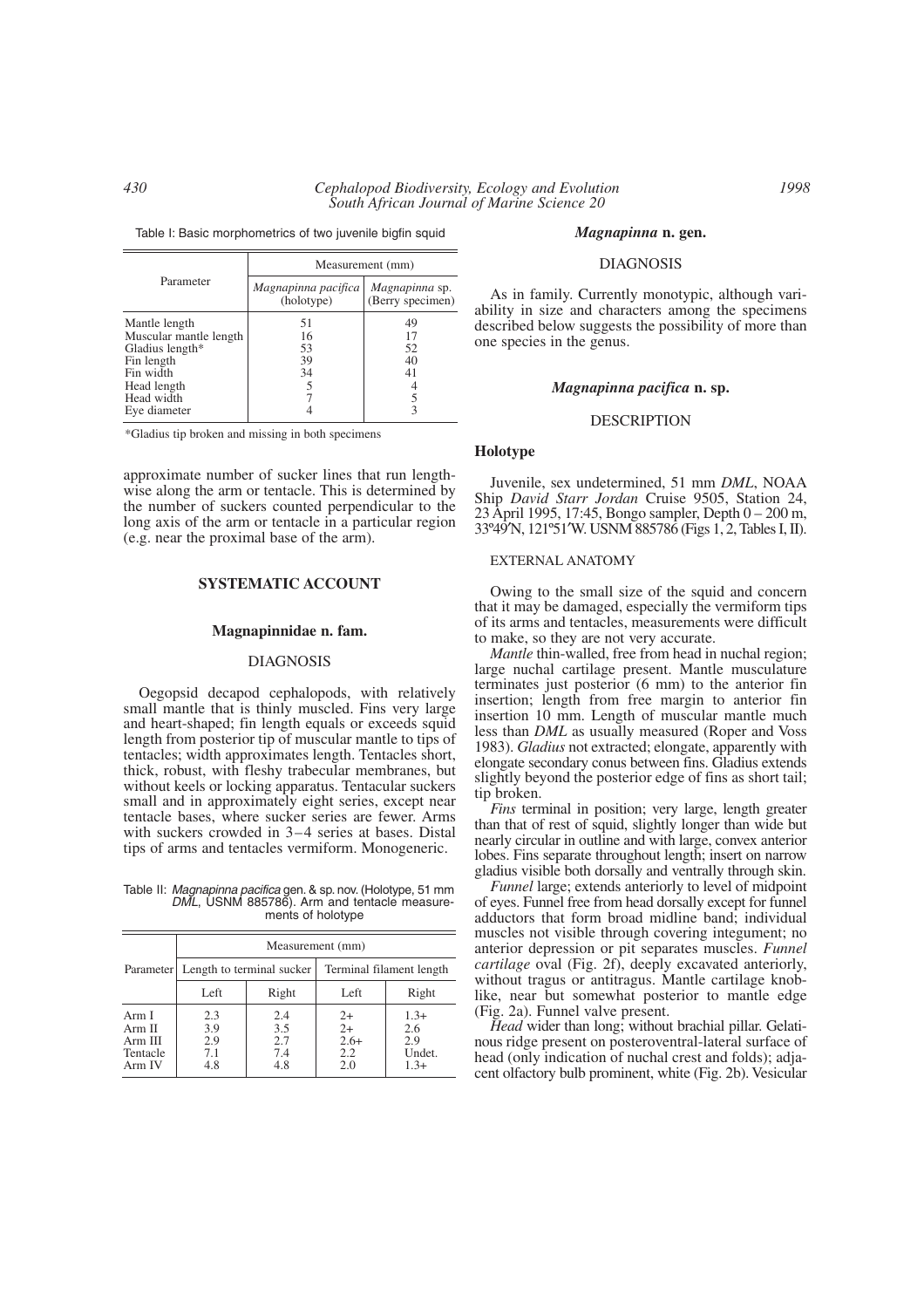

Fig. 1: *Magnapinna pacifica* gen. & sp. nov. (Holotype, 51 mm *DML*, USNM 885786). Photograph of preserved specimen – (a) ventral, (b) dorsal. Drawing of same specimen – (c) ventral, (d) dorsal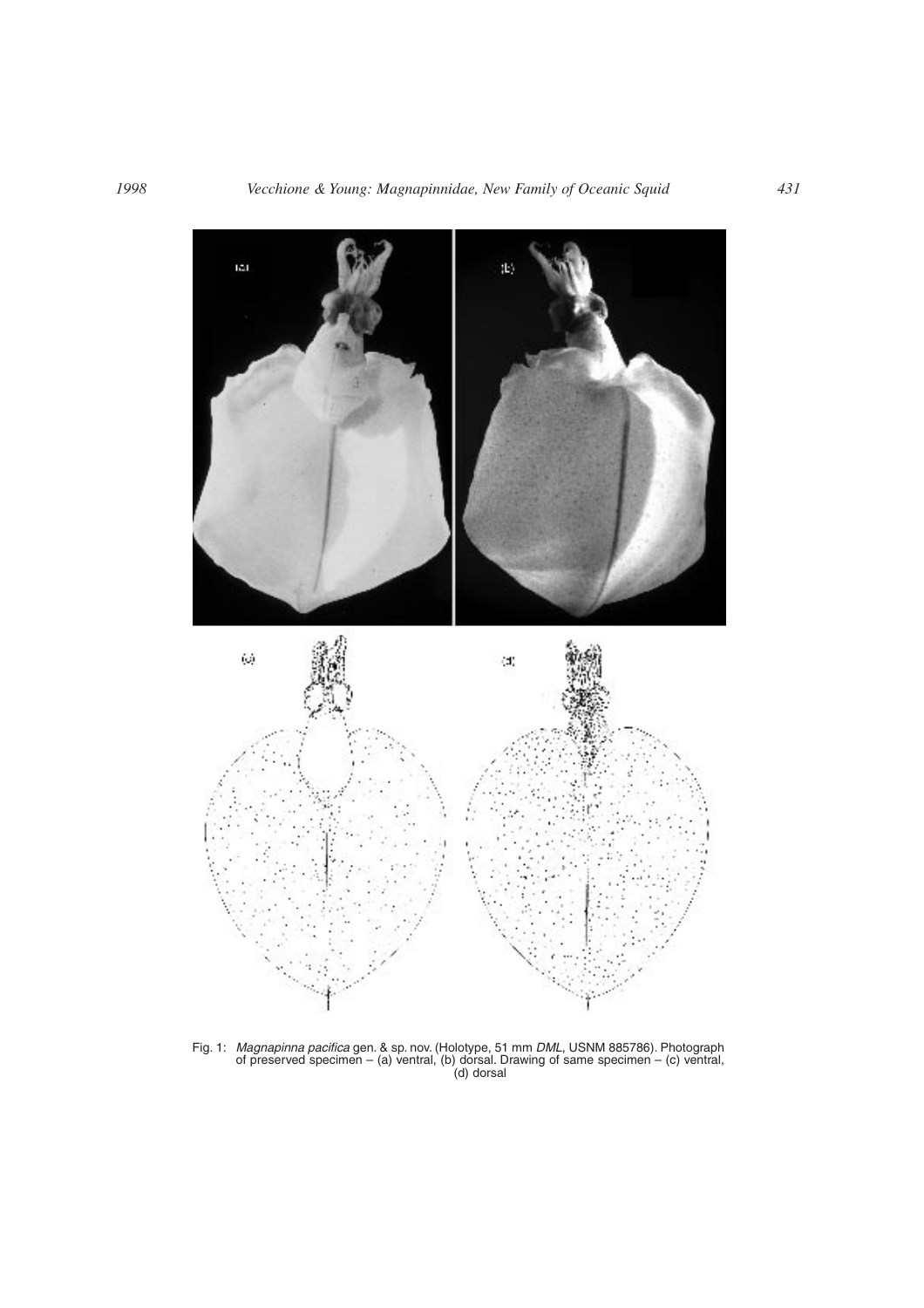*432 Cephalopod Biodiversity, Ecology and Evolution South African Journal of Marine Science 20*



Fig. 2: *Magnapinna pacifica* gen. & sp. nov. (Holotype, 51 mm *DML*, USNM 885786) *–* (a) internal anatomy, (b) lateral view of head, (c) left tentacle, (d) left Arm III, (e) left Arm II, (f) funnel component of funnel-mantle-locking cartilage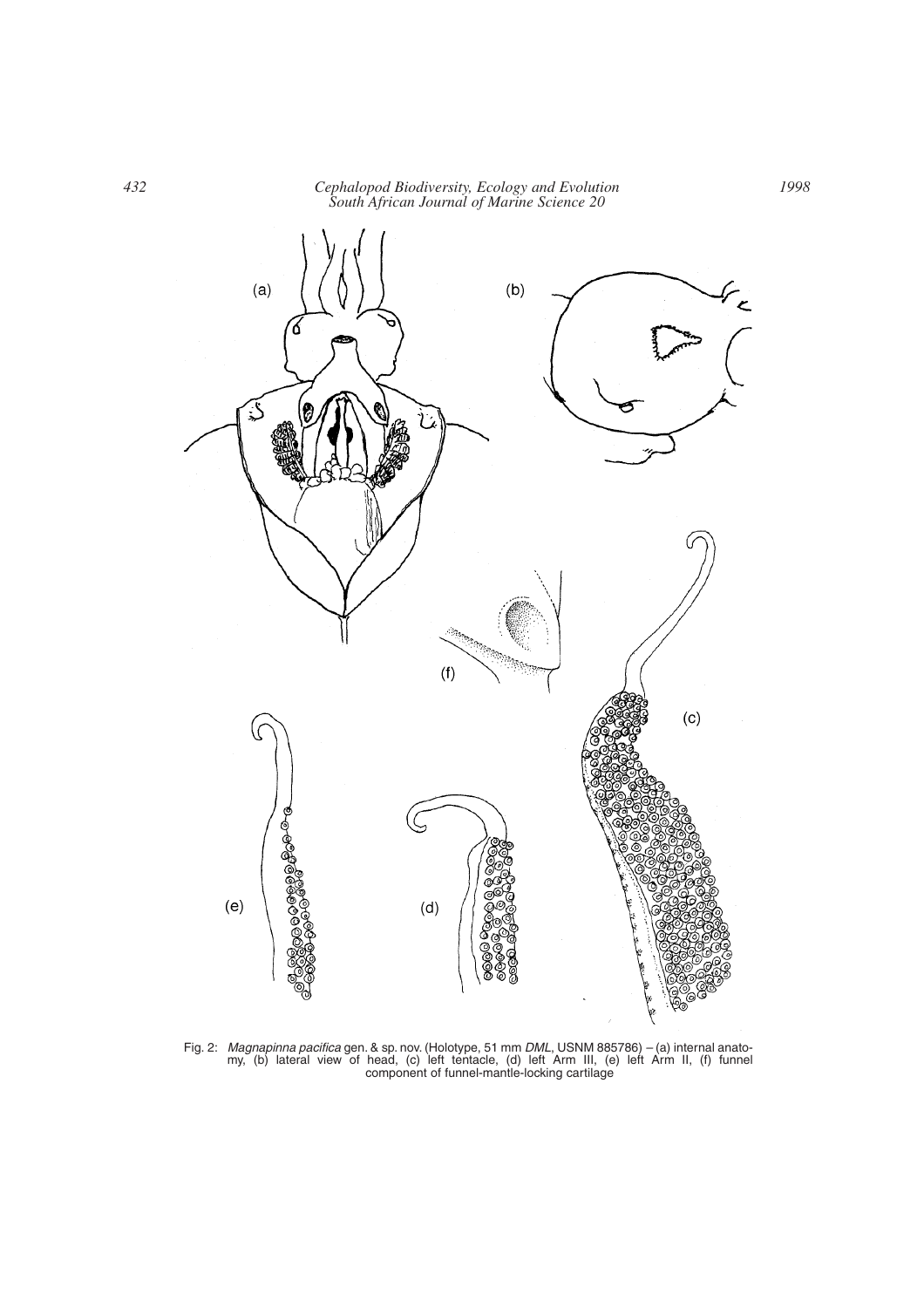tissue (similar to that in chiroteuthids) absent from head and not apparent elsewhere. *Eyes* large (lens diameter c. 1.7 mm), occupy entire side of head; eyelids with distinct optic sinus. Reflective tissue present on iris of each eye and traces on eyelid and eyeball.

*Arms* with unique distal filament that is vermiform and devoid of suckers and membranes (Fig. 2d, e). Transition to vermiform filament marked by noticeable decrease in arm thickness and abrupt termination of suckers; transition point not a region of budding suckers. Filament lengths from 30 to 100% of length of the sucker-bearing portion of arms, shortest on Arms IV. Filaments maintain a nearly constant width over much of length. Arm formula, without vermiform filaments, apparently IV>II>III>I. Each Arm IV with a well developed lateral membrane that crosses base of adjacent tentacle. Arm suckers biserial distally, but crowded into 3–4 series proximally on all arms. Suckers slightly larger towards arm bases, with largest about 0.2 mm in diameter, apparently slightly larger than largest tentacular suckers. Outer rings with knobs, no obvious dentition on inner ring can be seen with dissecting microscope. Details of suckers difficult to determine because of minute size. Arms with low, thick, barely recognizable trabeculate, protective membranes.

*Tentacles* with terminal vermiform filaments (as in arms), otherwise each tentacle essentially all club. Tentacle appearance similar to thick arm, with flat oral surface that bears up to eight irregular series of suckers along much of length. Fleshy trabeculate protective membranes and small suckers extend from base of each tentacle to filament base although suckers are more scattered proximally; at tentacle base, scattered suckers present in roughly two series; sucker series increase to 6–8 at one-third of tentacle length from its base (minus filament). Transition to vermiform filament marked by abrupt decrease in tentacle width (more pronounced than in arms); transition area not a growth zone. Tentacles lack keels, terminal pads and division into dactylus, manus and carpus (Fig. 2c).

*Buccal crown* ventral connectives attach to ventral margins of Arms IV. Buccal supports low; number uncertain. Buccal mass large, positioned dorsally; protrudes from the midpoint of the brachial crown.

*Pigmentation* in form of chromatophores scattered over head, funnel, dorsal mantle, dorsal and ventral surfaces of fins, and aboral surfaces of arms and tentacles (Fig. 1). Ventral mantle lacks chromatophores, except near posterior end and anterior margin. Pigmentation absent from buccal crown and lips. Chromatophores densest on dorsal surface of head and dorsal surface of muscular mantle anterior to fins. Chromatophores brown and apparently normal (i.e. functional); no epithelial pigmentation apparent. *Photophores* apparently absent.

## INTERNAL ANATOMY (Fig. 2a).

*Viscera* situated well anteriorly within confines of muscular mantle. *Branchial hearts* located in anterior one-third of mantle cavity. *Gills* with branchial canals. *Funnel- and head-retractor muscles* fused into single thin sheet on each side, S-shaped in cross-section, closely enveloping digestive gland.

*Digestive gland* short, broad; abuts cephalic cartilage. Digestive-gland-duct appendages large and vesicular. *Intestine* anterodorsal and left of anteriormost nephridial appendages. (In other families, this generally indicates position of vena cava, which is not visible.) *Anal flaps* very small. *Ink sac* small, with patch of reflective tissue present on ventral surface.

Visceropericardial *coelomic sac* occupies posterior two-thirds of mantle cavity. Sex undetermined. Beak and radula not removed.

### ETYMOLOGY

Young (1991) named the paralarva "bigfin"; the Latin *Magna* (Big) *pinna* (fin) has been adopted as the generic name. The specific name refers to the oceanic distribution of the species.

### COMMON NAME

Bigfin.

### **Paralarva**

19.1 mm *DML*. Collected off Oahu, Hawaiian Islands. SBMNH 144791 (Fig. 3). The description below, abbreviated from that of Young (1991, p. 180), is included for comparison with larger specimens.

## EXTERNAL ANATOMY

*Mantle* wall thin. *Fins* terminal. Posterior mantle overlaps anterior fins by 15% of fin length. Fin length equals width (10.9 mm). Anterior fin margins rounded, lobes lacking. Posterior margins concave on each side, forming tail with gladius. *Gladius* extends posteriorly well beyond fins. *Head* with large eyes that protrude ventrally. *Eyes* abut arm bases. Small knob on posterolateral surface of each eye. *Tentacles* short and broad, width nearly 50% of length; trabecular membranes present, but dorsal keels absent. Tentacular suckers in two series at base, then grading to 7–8 series with numerous buds near tips. All *arms* shorter than tentacles, arm lengths:  $I = II > I\bar{V} > III$ . Arm suckers in two series on Arms I and II, but 3–4 series on Arms III and IV. Tips of all arms and tentacles bare and attenuate.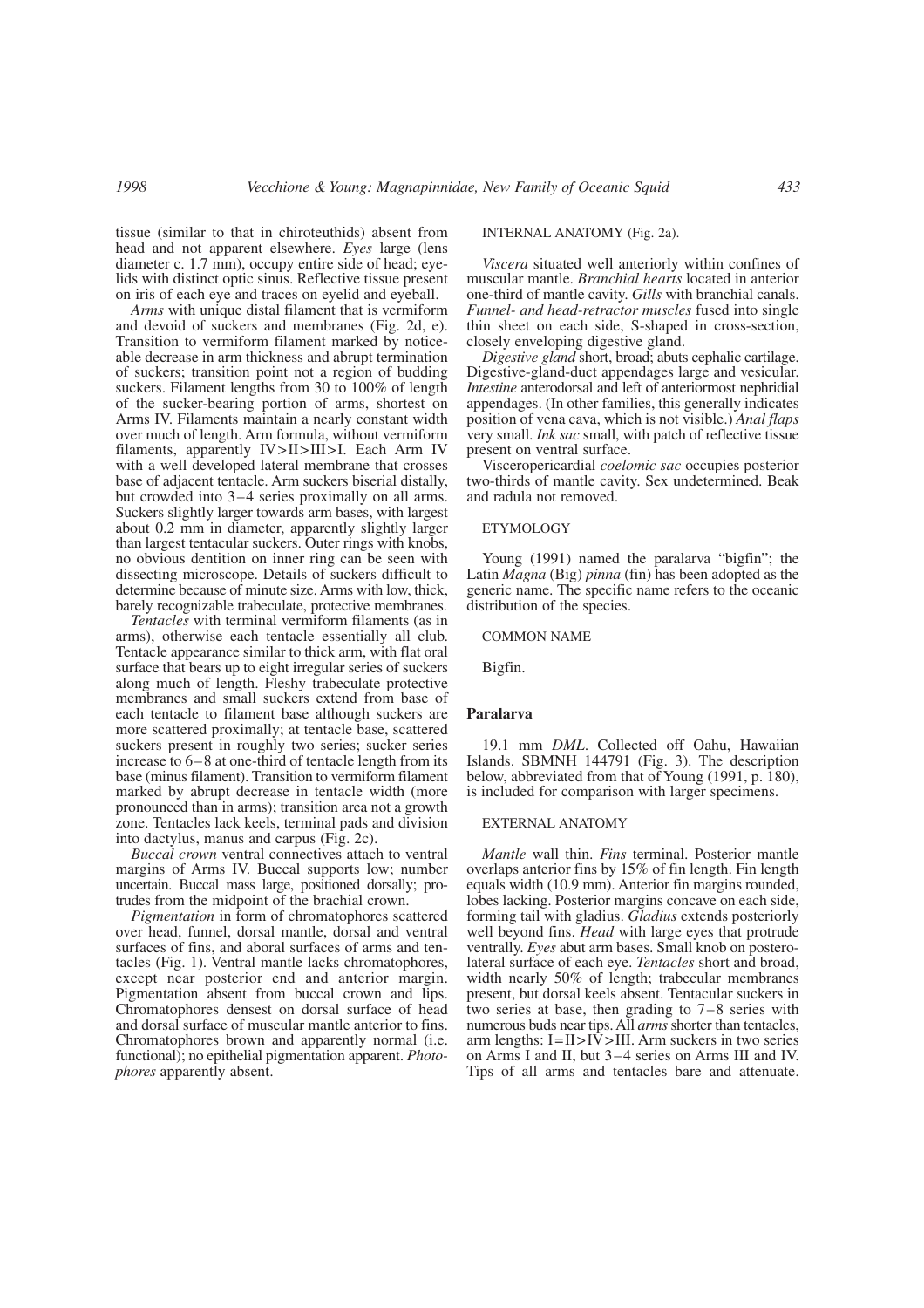

Fig. 3: *Magnapinna* sp. paralarva (19 mm *DML*, SBMNH 144791) from Hawaiian waters (after Young 1991) – (a) ventral, (b) tentacle, (c) dorsal

Connectives of *buccal membrane* to ventral arms not determined. *Pigmentation* in three series of chromatophores on aboral surface of tentacles; few chromatophores scattered near base on oral surface. One chromatophore at base of each Arm III and IV and one on ventral midline of head. Patch of chromatophores on posterior end of ventral mantle. Dorsal surfaces of head and mantle with scattered chromatophores.

# INTERNAL ANATOMY

*Funnel* cartilage not well defined, but with broad, shallow, straight depression. Funnel adductors fused. *Digestive gland* broadly rounded, but spindle-shaped and orientated obliquely to body axis.

### **Juvenile**

Sex undetermined, 49 mm *DML*, from stomach of an *Alepisaurus* caught at 30º22′N, 129º45′W on 18 March 1954 by J. E. Fitch, USNM 885787 (Fig. 4, Table I).

Although no longer hard, the rehydrated specimen is still stiff and brittle. The arm filaments, etc., broke when they were manipulated for measurement. The photograph, taken of the squid in ventral aspect before it was dehydrated, therefore forms the primary basis for the description below. The rehydrated specimen matches the photograph in the following aspects: tail bent laterally, holes in fins, vermiform arm tips, and general proportions. It differs from the holotype in two respects not obvious from the photograph:

- i(i) demarkation between arm bases and filaments is not as pronounced;
- (ii) arm filaments possess very tiny suckers, although tentacle filaments do not.

## EXTERNAL ANATOMY

*Mantle* small; weakly muscled. *Fins* very large, terminal, overlap posterior one-third of mantle; with large anterior lobes. Fin length approximately equals mantle, head and tentacle length together; width slightly greater than length; heart-shaped, although edges torn. *Gladius* visible between fins; forms small tail (bent laterally) posterior to fins. *Funnel* large, extends anteriorly to level of midpoint of eyes. *Head* elongate; slightly wider than mantle, somewhat longer than wide. *Eyes* large, anterolateral on head. *Arms* and *tentacles* vermiform distally. Tentacles robust, longer than arms. Large keel present on Arms IV. Keels appear absent on tentacles. Obvious *photophores* lacking.

# **DISCUSSION**

#### **Similar species**

These squid are somewhat similar in overall appearance to another species with a very large fin, *Chiroteuthopsis talismani* Fischer and Joubin, 1906. The latter species is known only from the holotype, which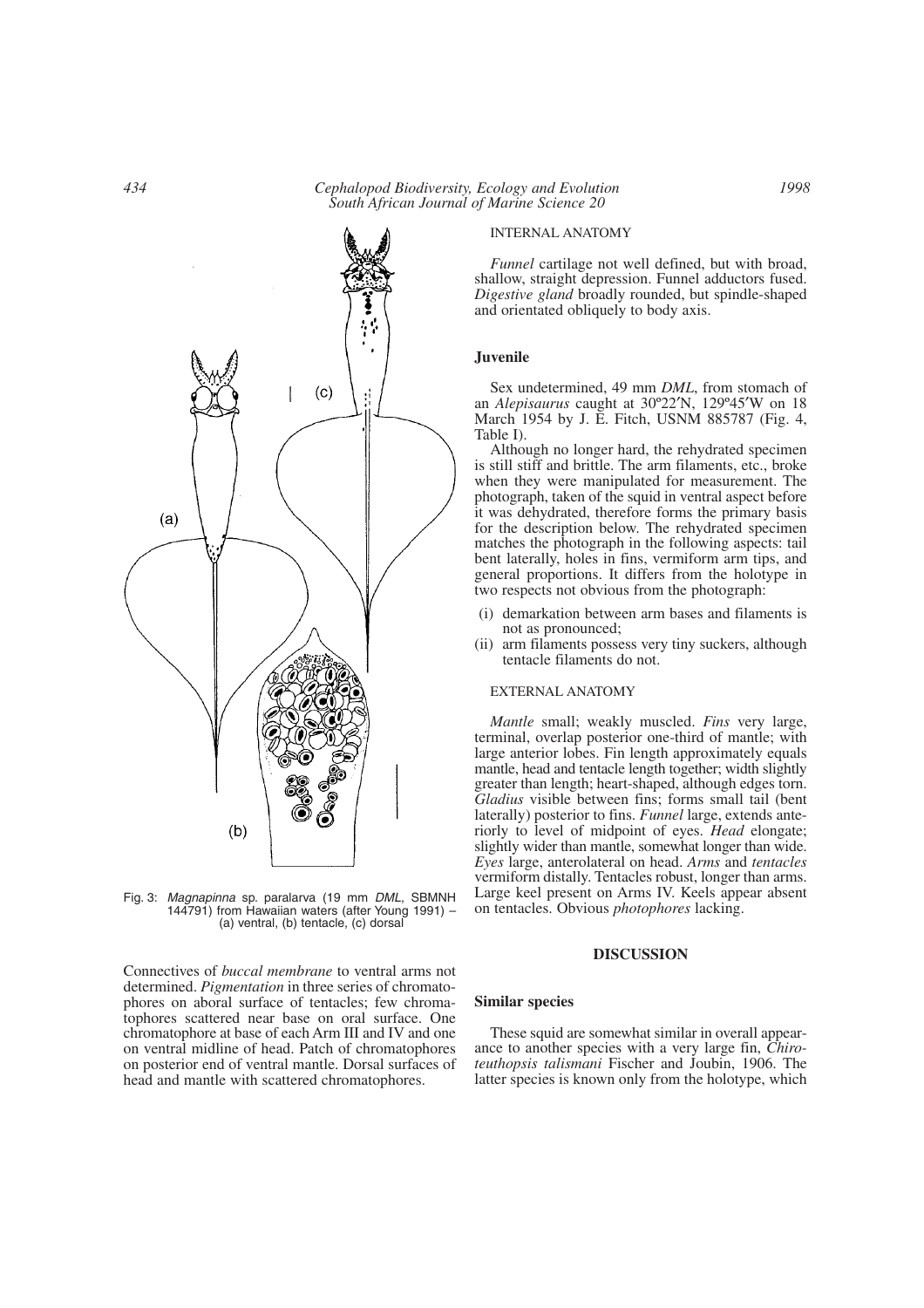

Fig. 4: *Magnapinna* sp. juvenile (49 mm *DML*, USNM 885787). Photograph from the archives of S. S. Berry of ventral view of specimen from the stomach of an *Alepisaurus*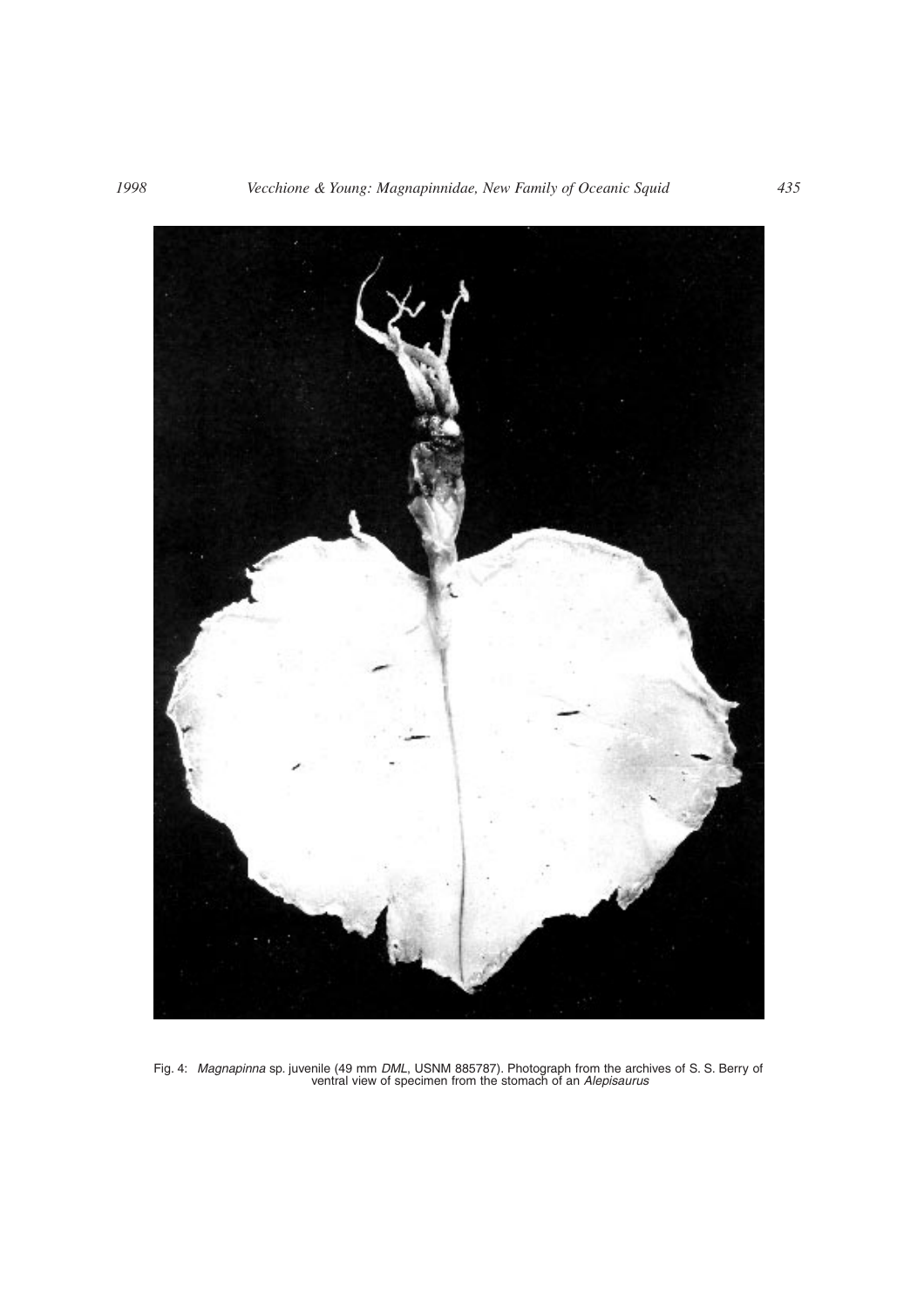has been examined by the present authors. Although the general proportions of the fins and mantle are similar to those of *Magnapinna*, the brachial crown differs substantially. Tentacle diameter on *C. talismani* is much less than that of the arms. Arm suckers are many times the diameter of the tentacle suckers, which are extremely minute and not crowded on the tentacles. The tips of all arms and tentacles are missing, so it is impossible to determine whether vermiform filaments were present. It is not clear to what family *C. talismani* properly belongs, but it is not congeneric and probably not confamilial with *M. pacifica*.

### **Comparison of specimens**

Although the mantle lengths of the two juveniles are similar, the effects of digestive processes and dehydration/rehydration on the size of Berry's specimen are unknown. Because of differences in proportions (e.g. the relative sizes of eyes, head and anterior fin lobes) and the development of suckers on the arm filaments, it is suspected that Berry's specimen was somewhat more advanced in development than the NMFS specimen. Possibly, though, the specimens are not conspecific, but they are certainly congeneric.

The holotype differs most markedly from the paralarva in the following respects:

- (i) shorter mantle relative to the fin length;
- (ii) the presence of anterior fin lobes;
- (iii) the shorter tail;
- (iv) the form of the funnel-locking apparatus;
- (v) the greater development of the vermiform filaments.

These differences, presumably, are attributable to ontogenetic changes. Because of these differences, however, combined with the lack of specific features such as sucker dentition, it is not possible to be certain that the Californian and Hawaiian specimens belong to the same species.

#### **Familial relationships**

This squid shares three important features with the "chiroteuthid families" (i.e. Chiroteuthididae, Mastigoteuthididae, Joubiniteuthididae, Promachoteuthididae, Batoteuthididae):

- (i) the ventral attachment of the buccal connectives to Arms IV;
- (ii) gladius with an apparently elongate secondary conus (except Promachoteuthididae);
- (iii) the absence of the "teuthoid" tentacular club.

Some characters are especially similar to those of mastigoteuthids and chiroteuthids. These latter two families have large terminal fins which extend well beyond the posterior end of the mantle (a character also shared with lepidoteuthids), and they have oval funnel-locking cartilages, but usually with protrusions (tragus and antitragus) that are lacking in the new family. However, the brachial crown of this new species is very different from that of either family. In particular, the robust tentacles and vermiform tips of the arms and tentacles are unique. The fins of *Magnapinna* are much larger, relative to the mantle length, than those of any known mastigoteuthid. Young (1991) showed numerous differences in paralarval morphology between this species and those known of the families of the chiroteuthid group.

One of the most peculiar features of *Magnapinna* is the presence of long vermiform filaments on the arms and tentacles. These are somewhat similar to the bare arm tips of some planktonic hatchling octopodids (Hochberg *et al*. 1992) and the elongate arm tips of the fossil "teuthoid" *Mastigophora* (Vecchione *et al*. in prep.). The function of the filaments is unknown in all cases and, for now, a credible one is not proposed for this new family.

The paralarva was caught off Hawaii, the holotype off California, and Berry's specimen between those two locations. If they are all the same species, it can be defined as a widespread species that is rarely collected. The Bongo sampler that collected the holotype was towed obliquely through the upper 200 m of the water column (D. Woodbury, NMFS, Tiburon, California, pers. comm.). The lancetfish *Alepisaurus ferox* commonly feeds on mesopelagic squid (e.g. Rancurel 1970, Okutani and Tsukada 1988). Midwater cephalopods have been extensively sampled in these areas (e.g. Okutani and McGowan 1969,Young 1972, 1978, 1995, Okutani 1974). The dearth of *Magnapinna* specimens in previous collections indicates that they are either very rare, very good at avoiding samplers or stray from a rarely sampled habitat (e.g. near bottom in deep water).

### **ACKNOWLEDGEMENTS**

We thank Mr D. Woodbury who collected the NMFS specimen, Mr M. J. Sweeney for finding the photograph and, together with Dr C. F. E. Roper, for the foresight of saving the dehydrated lots, Ms M. Ryan (Smithsonian Institution) for restoring and reproducing Berry's photograph, and Ms K. Hiratsuka Moore (NMFS Systematics Laboratory, Washington, D.C.) for executing the detailed artwork of Figs 1c, d and 2c-f. Dr C. C. Lu (National Chung Hsing University, Taiwan)